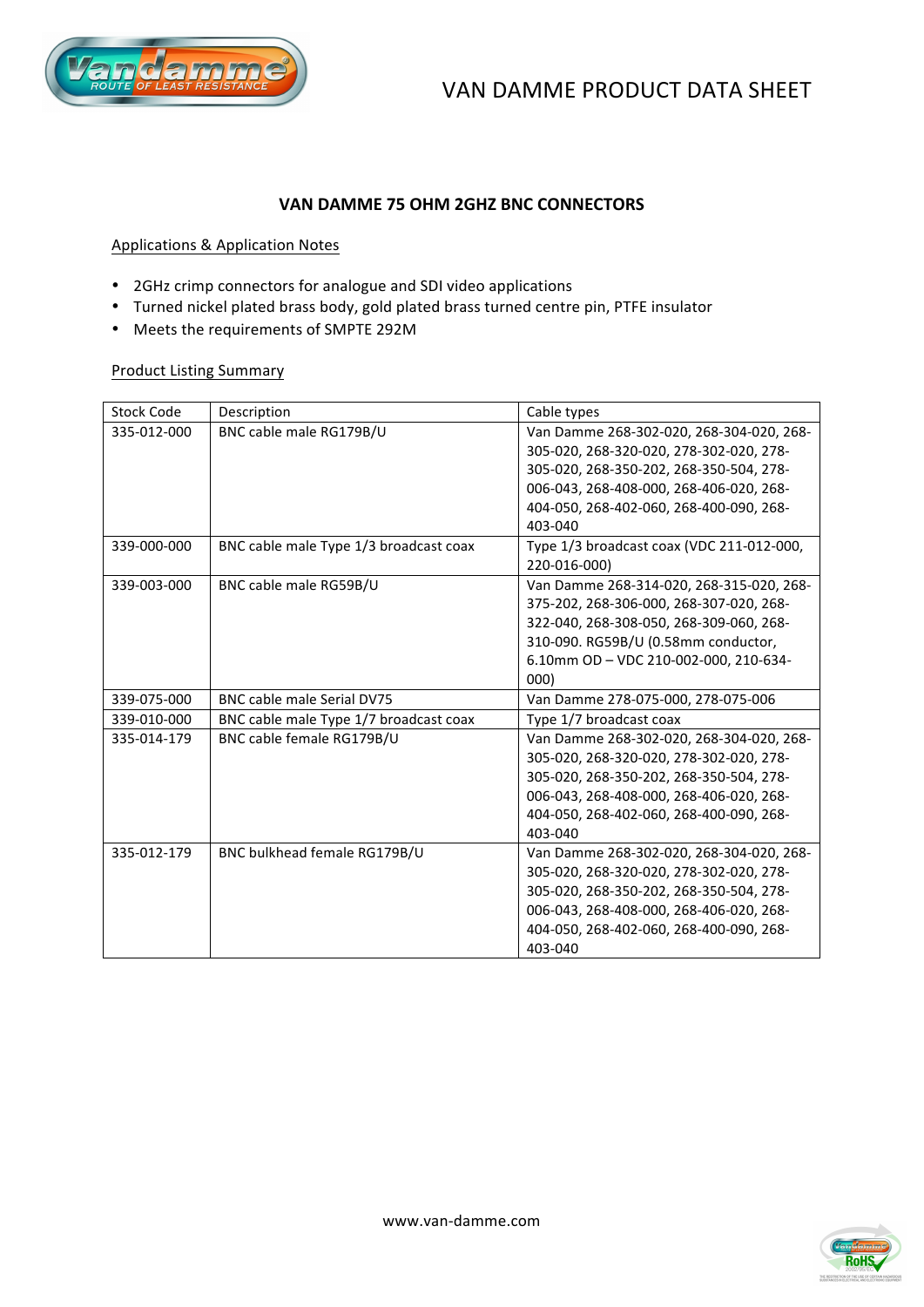



## Crimp Tooling summary

Van Damme recommend Greenlee Paladin Crimp tool frames and die sets. Available from VDC Trading Ltd. www.vdctrading.com under the stock codes shown

Crimp tool frames:

| Paladin 1302 Universal crimp tool frame | VDC Stock Code 345-001-302 | (Moderate volume use) |
|-----------------------------------------|----------------------------|-----------------------|
| Paladin 8000 Universal crimp tool frame | VDC Stock Code 345-008-000 | (High volume use)     |

Die set table:

| Stock Code  | Description                            | Paladin Die<br><b>VDC Stock</b> |             |  |
|-------------|----------------------------------------|---------------------------------|-------------|--|
|             |                                        | set                             | Code        |  |
| 335-012-000 | BNC cable male RG179B/U                | PA3703                          | 345-103-703 |  |
| 339-000-000 | BNC cable male Type 1/3 broadcast coax | PA3703<br>345-103-703           |             |  |
|             |                                        | PA2649                          | 345-102-649 |  |
|             |                                        | PA2699                          | 345-102-699 |  |
| 339-003-000 | BNC cable male RG59B/U                 | PA3703                          | 345-103-703 |  |
|             |                                        | PA2649                          | 345-102-649 |  |
|             |                                        | PA2699                          | 345-102-699 |  |
| 339-075-000 | BNC cable male Serial DV75             | PA3703                          | 345-103-703 |  |
| 339-010-000 | BNC cable male Type 1/7 broadcast coax | PA3703                          | 345-103-703 |  |
| 335-014-179 | BNC cable female RG179B/U              | PA3703                          | 345-103-703 |  |
| 335-012-179 | BNC bulkhead female RG179B/U           | PA2699                          | 345-102-699 |  |

Product Details

### **33550125000 BNC!cable!male!RG179B/U**



Applicable cables:

Van Damme 268-302-020 Red Series Plasma Grade mini coax 2 way multicore Van Damme 268-304-020 Red Series Plasma Grade mini coax 4 way multicore Van Damme 268-305-020 Red Series Plasma Grade mini coax 5 way multicore Van Damme 268-320-020 Red Series Plasma Grade mini coax 20 way multicore Van Damme 278-302-020 Red Series Plasma Grade Ecoflex LSZH mini coax 2 way multicore Van Damme 278-305-020 Red Series Plasma Grade Ecoflex LSZH mini coax 5 way multicore Van Damme 268-350-202 AVI Series mini 2 video 2 audio multicore Van Damme 268-350-504 AVI Series mini 5 video 4 audio multicore Van Damme 278-006-043 AVI Series LSZH 6 video 4 audio 3 tracer multicore Van Damme 268-408-000 Plasma Grade mini coax black Van Damme 268-406-020 Plasma Grade mini coax red Van Damme 268-404-050 Plasma Grade mini coax green Van Damme 268-402-060 Plasma Grade mini coax blue Van Damme 268-400-090 Plasma Grade mini coax white Van Damme 268-403-040 Plasma Grade mini coax yellow

Conductor 0.38mm Dielectric diameter 1.60mm Overall diameter 2.60mm (0.38/1.6/2.6)

Paladin die set PA3703 centre pin 0.067" ferrule 0.213"



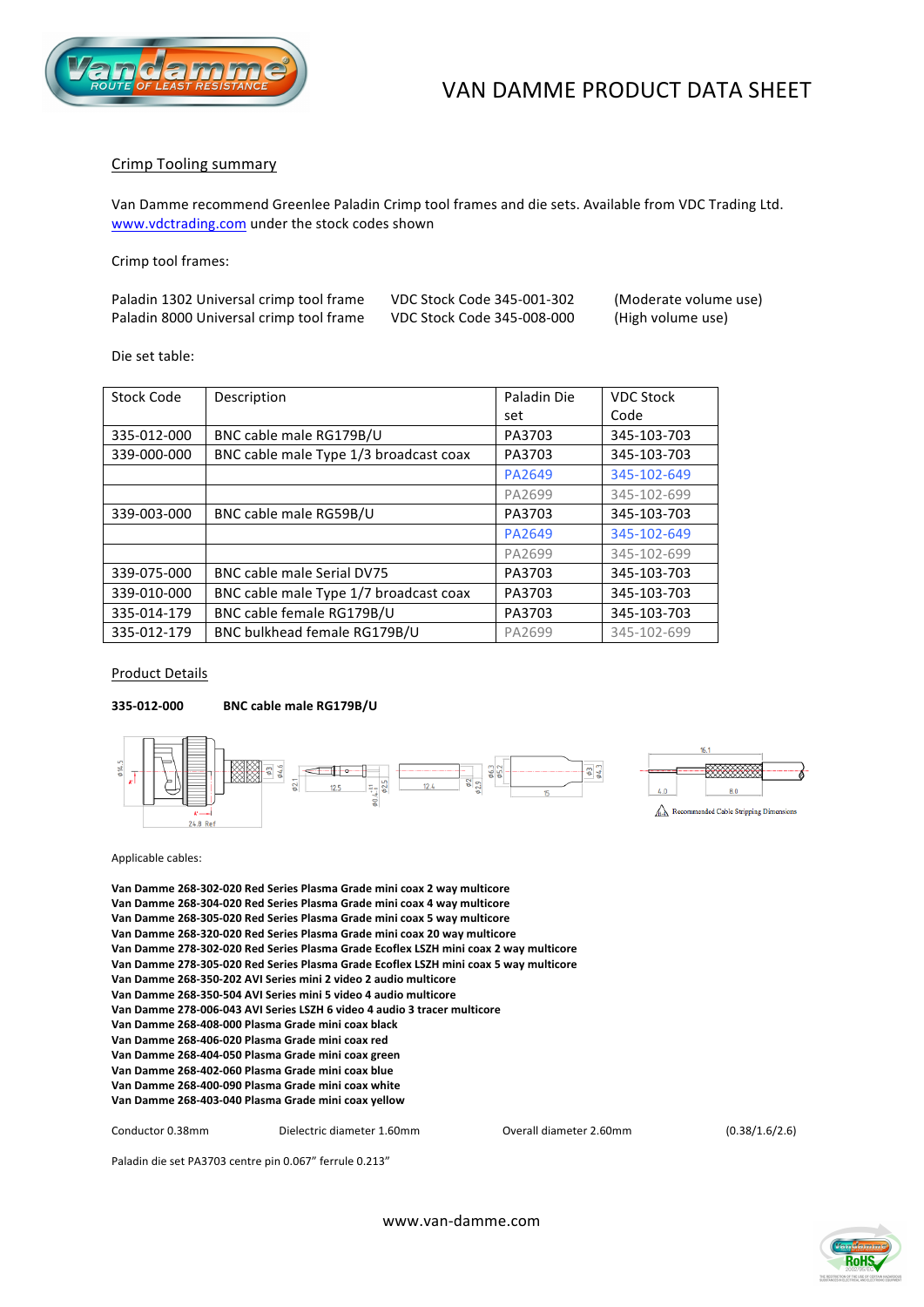

# VAN DAMME PRODUCT DATA SHEET

#### **339-000-000 BNC cable male Type 1/3 broadcast coax**





Applicable cables:

#### VDC 211-012-000 Type 1/3 Standard broadcast video cable VDC 220-016-000 Type 1/3 Standard broadcast video cable LSZH

Conductor 0.61mm Dielectric diameter 3.70mm Overall diameter 6.15mm (0.61/3.7/6.4)

Paladin Die set PA3703 centre pin 0.067" ferrule 0.255" Paladin Die set PA2649 centre pin 0.068" ferrule 0.255" Paladin Die set PA2699 centre pin 0.068" ferrule 0.255"

### **33950035000 BNC!cable!male!RG59B/U**



Applicable cables:

Van Damme 268-314-020 Red Series Plasma Grade 4 way multicore **Van!Damme!26853155020!Red!Series Plasma!Grade!5!way!multicore Van!Damme!26853755202!AVI!Series!2!video!2!audio!multicore** Van Damme 268-306-000 Plasma Grade standard 75 Ohm coax black Van Damme 268-307-020 Plasma Grade standard 75 Ohm coax red Van Damme 268-322-040 Plasma Grade standard 75 Ohm coax yellow Van Damme 268-308-050 Plasma Grade standard 75 Ohm coax green Van Damme 268-309-060 Plasma Grade standard 75 Ohm coax blue Van Damme 268-310-090 Plasma Grade standard 75 Ohm coax cream

Conductor 0.60mm Dielectric diameter 3.73mm Overall diameter 6.15mm (0.60/3.73/6.15)

Paladin Die set PA3703 centre pin 0.067" ferrule 0.255" Paladin Die set PA2649 centre pin 0.068" ferrule 0.255" Paladin Die set PA2699 centre pin 0.068" ferrule 0.255"

#### **33950755000 BNC!cable!male!Serial!DV75**



Applicable cables:

#### Van Damme 278-075-000 SDI Vision Ecoflex coax LSZH Van Damme 278-075-006 SDI Vision Ecoflex 6 way coax multicore LSZH

Paladin Die set PA3703 centre pin 0.067" ferrule 0.213"

Conductor 0.60mm Dielectric diameter 2.80mm Overall diameter 4.50mm (0.6/2.8/4.5)

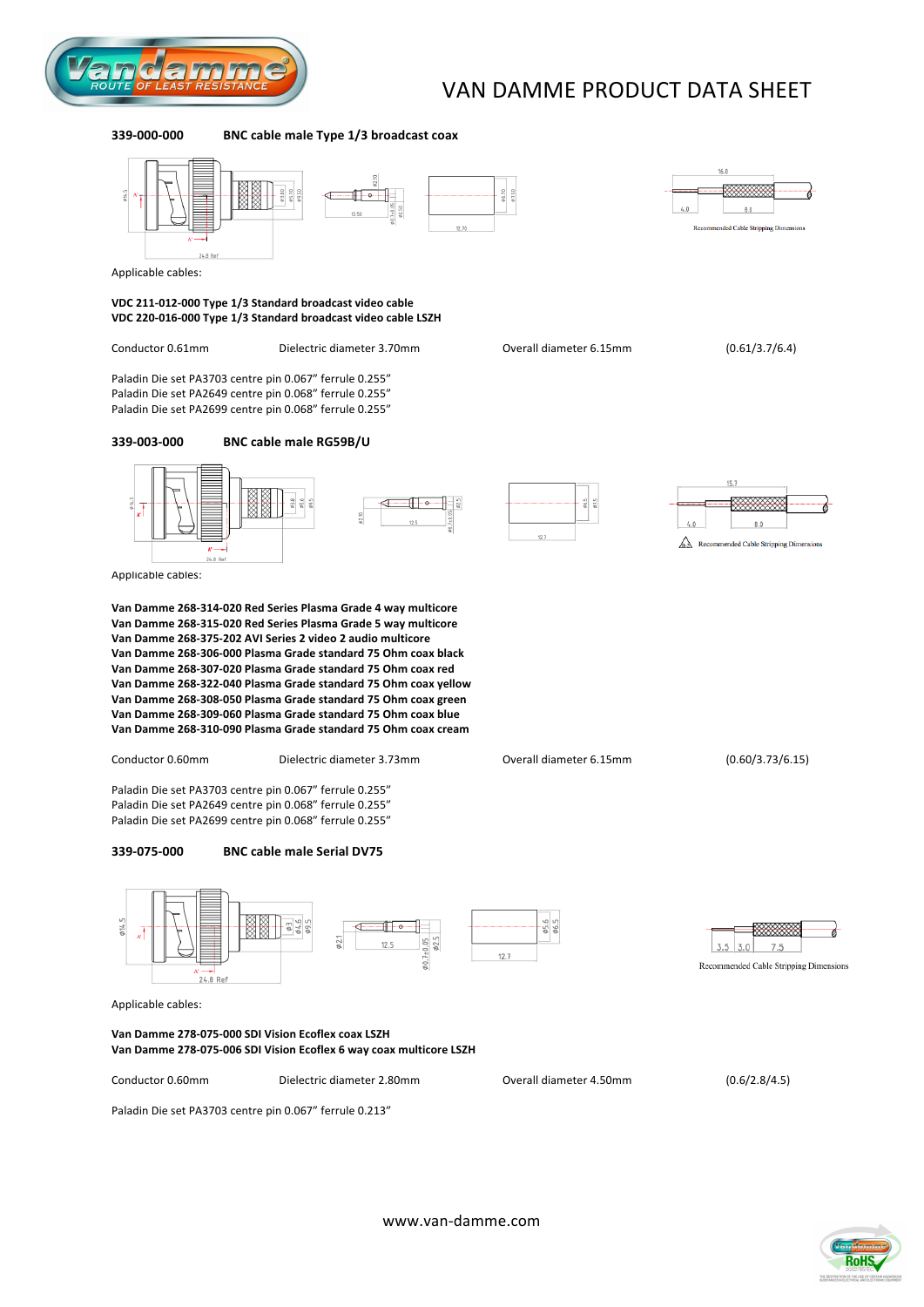

# VAN DAMME PRODUCT DATA SHEET

#### **339-010-000 BNC cable male Type 1/7 broadcast coax**



Paladin die set PA3703 centre pin 0.067" ferrule 0.213"